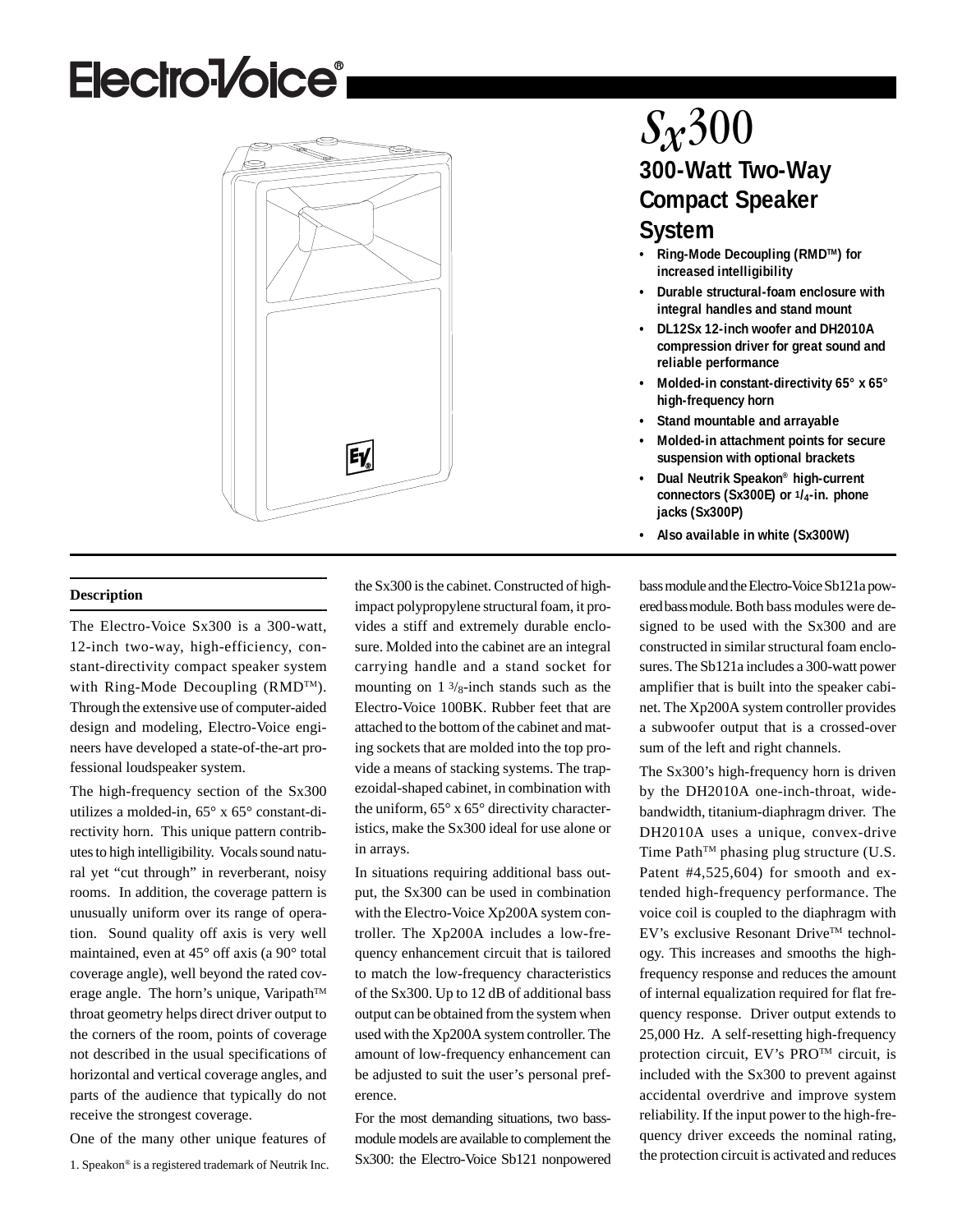the power delivered to the driver by 6 dB. The system will remain in this mode of operation until the input power is reduced to a safe level.

The bass section of the Sx300 is designed using Thiele-Small parameters for efficient performance to below 80 Hz. The woofer is a DL12Sx 12-inch Pro-Line unit featuring beryllium copper lead wires, a low-mass, edge-wound voice coil and high-temperature materials. The system combines professional-quality components, arranged in a time-coherent vertical array, with an unusually durable Thiele-Small-aligned vented enclosure. The result is clear and articulate, high-quality sound.

#### **Ring-Mode Decoupling (RMDTM)**

The Sx300 controls both acoustical and mechanical ring modes to provide dramatically increased intelligibility, using techniques learned from the development of the Electro-Voice X-Array™ concert speakers. There is much less coloration of the sound from resonating sources, leaving only the intended sound to be heard by the audience.

## **Frequency Response**

The combination of a 12-inch woofer, widebandwidth high-frequency driver and an equalized crossover results in the wide and smooth overall response shown in Figure 1. This response was measured at 10 feet, using a 4-volt input in an anechoic chamber, and was measured using a swept sine-wave input. No external equalization was used. Figure 1 has been averaged and corrected for 1 watt at 1 meter.

## **Constant-Directivity Speaker System**

The crossover frequency and speaker component geometries have been selected so that the directional characteristics of the woofer and constant-directivity horn match at the crossover frequency to create a special system type—the constant-directivity system. Response within the 65**°** rated coverage angle is uniform, which means dependable audience coverage without "hot spots" or dead zones at certain frequencies. The 65**°** dispersion characteristic also helps avoid early reflections from nearby floor or side-wall surfaces which could degrade performance. The controlled directivity of the high- and lowfrequency transducers also eliminates response irregularities caused by diffraction off nearby enclosure edges. And, in combination with an essentially flat on-axis frequency response, produces a total acoustic power output that is uniform with frequency.

## **Directivity**

A unique feature of the Sx300 is the constant-directivity dispersion provided by the 65**°** x 65**°** horn. The polar response of the system at selected one-third-octave bandwidths is shown in Figure 2. These polar responses were measured in an anechoic environment at 10 feet using one-third-octave pink-noise inputs. The frequencies selected are fully representative of the polar response of the system. Beamwidth of the system utilizing the complete one-third-octave polar data is shown in Figure 3.  $R_q$  and directivity index  $(D_i)$  are plotted in Figure 4.

#### **Suspending Sx300 Enclosures**

*WARNING: Suspending any object is potentially dangerous and should only be attempted by individuals who have a thorough knowledge of the techniques and regulations of rigging objects overhead. Electro-Voice strongly recommends that the Sx300 be suspended taking into account all current national, federal, state and local regulations. It is the responsibility of the installer to ensure the Sx300 is safely installed in accordance with all such regulations. If the Sx300 is suspended, Electro-Voice strongly recommends that the system be inspected at least once a year. If any sign of weakness or damage is detected, remedial action should be taken immediately.*

A manual entitled *Suspending System 2000TM Loudspeakers* is included with every Sx300 system. It gives a summary of the suspension kits available and an idea of how each kit is used. A brief overview, which illustrates some approaches for single and multiple suspension, is given here for the benefit of the system designer. Please refer to individual suspension kit engineering data sheets for full details and safety information.

The first approach is to suspend an **individual** Sx300 enclosure. The four metric M8 x 1.25 inserts (see Figure 5) which are built into the enclosure allow the system to be suspended using eyebolts (Mb100 forged eyebolt attachment kit). Typically it will be necessary to attach two cables to the top eyebolt and "pull up" on the rear. The Mb200 wall/ceiling mounting bracket (see Figure 7) encompasses the top and bottom of the enclosure and has additional features to make suspending the Sx300 easier and more flexible. Electro-Voice recommends the use of the Mb200 in all but the simplest situations. The Mb200 has supplementary holes to allow the Sx300 to be attached to a wall or ceiling and aimed at an audience.

The Mb200 bracket also allows the use of OmniMount® Series 100 mounting hardware by providing three-hole-pattern groups compatible with these support systems. When OmniMount® Series 100 mounting hardware is specified, the Mb200 bracket must first be attached to the speaker enclosure.

The second approach is to suspend **multiple** Sx300 enclosures. The Sx300 enclosure is not designed to suspend multiple enclosures from itself. If an "array" is required, then multiple Mb200's must be used. Arrays may be constructed vertically by "daisy chaining" two Mb200's from each other. The Mb300 array bracket allows the easy and secure construction of horizontal arrays, using Mb200's to support the enclosure.

## **Power-Handling Capacity**

To our knowledge, Electro-Voice was the first U.S. manufacturer to develop and publish a power test closely related to real-life conditions. First, we use a random-noise input signal because it contains many frequencies simultaneously, just like real voice or instrument program. Second, our signal contains more energy at extremely high and low frequencies than typical actual program, adding an extra measure of reliability. Third, the test signal includes not only the overall "long-term average" or "continuous" level which our ears interpret as loudness—but also short-duration peaks which are many times higher than the average, just like actual program. The long-term average level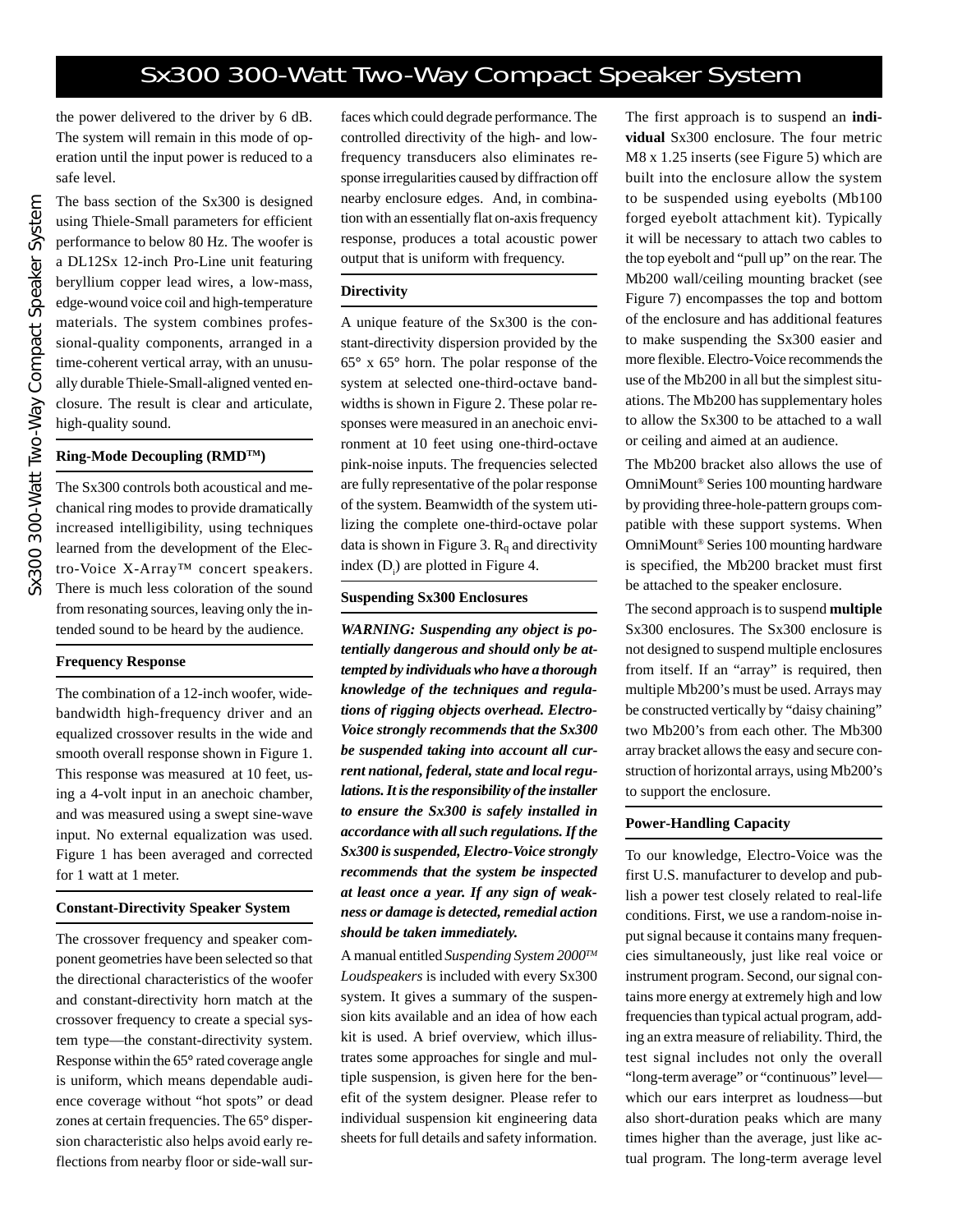stresses the speaker thermally (heat). The instantaneous peaks test mechanical reliability (cone and diaphragm excursion). Note that the sine-wave test signals sometimes used have a much less demanding peak value relative to their average level. In actual use, long-term average levels exist from several seconds on up, but we apply the long-term average for several hours, adding another extra measure of reliability.

Specifically, the Sx300 is designed to withstand the power test described in the ANSI/ EIA RS-426-A 1980. The EIA test spectrum is applied for eight hours. To obtain the spectrum, the output of a white-noise generator (white noise is a particular type of random noise with equal energy per bandwidth in Hz) is fed to a shaping filter with 6-dB-per-octave slopes below 40 Hz and above 318 Hz. When measured with the usual constant-percentage bandwidth analyzer (one-third-octave), this shaping filter produces a spectrum whose 3-dB-down points are at 100 Hz and 1,200 Hz with a 3-dB-per-octave slope above 1,200 Hz. This shaped signal is sent to the power amplifier with the continuous power set at 300 watts into the 5.8-ohm EIA equivalent impedance (41.7 volts true rms). Amplifier clipping sets instantaneous peaks at 6 dB above the continuous power, or 1,200 watts peak (83.4 volts peak). This procedure provides a rigorous test of both thermal and mechanical failure modes.

#### **Amplifier Power Recommendations**

As noted in the Power-Handling Capacity section above, the Sx300 has a randomnoise power capacity of 300-watts long term (1,200-watts peak) per ANSI/EIA RS-426-A 1980. The following guidelines will help relate this number to an appropriate power amplifier output rating.

1. To use the Sx300 to full capacity, skilled experts in sound-system installation and operation will obtain the best results if the power amplifier is 2.0 to 4.0 times the long-term average noise power rating of the speaker system. For the Sx300, this is 600 to 1,200 watts.

**The caution cannot be made strongly**

**enough, however, that this arrangement is only for experts or for those who can discipline themselves against "pushing" the system for ever-higher sound levels and who can avoid "accidents" such as catastrophic feedback or dropped microphones.**

- 2. A more conservative, "normal" amplifier size, which will produce audible results nearly equal to those of the "expert" recommendation, is 1.0 to 1.4 times the long-term average noise power rating of the speaker. For the Sx300, this is 300 to 420 watts.
- 3. To be very conservative, one can use an amplifier rated at 0.5 to 0.7 times the long-term average noise power rating of the loudspeaker. For the Sx300, this is 150 to 210 watts.

Request P.A. Bible Addition No. Two ("Power Handling Capacity") for more background on these recommendations.

### **S**x**300 Connections**

The Sx300 is equipped with two Neutrik Speakon<sup>®</sup> NL4MP (Sx300E) or two  $1/4$ -in. (Sx300P) phone jacks connected in parallel, a configuration which allows for daisychaining of speaker systems.

In continued high-power applications, Electro-Voice recommends the use of the Speakon connector. The Speakon NL4MP will mate to a NL4FC Speakon connector, which is a 4-pin connector. Figure 6 shows typical wiring configurations using banana plugs or  $\frac{1}{4}$ -in. phone jacks (the banana plug provides the more reliable connection). Cable connections should be made to the 1+ and 1– terminals only. Cables utilizing the Speakon NL4FC are available from your local dealer or from the companies listed below:

> **Pro Co Sound, Inc.** 135 E. Kalamazoo Ave. Kalamazoo, MI 49007 616/388-9675 **Whirlwind Music Distributors, Inc.** P.O. Box 1075

Rochester, NY 14603 716/663-8820 **Neutrik USA, Inc.** 195-S3 Lehigh Ave. Lakewood, NJ 08701 908/901-9488

## **Architects' and Engineers' Specifications**

The loudspeaker shall consist of a 305-mm (12-inch) low-frequency transducer in a vented, trapezoidal-shaped enclosure; a highfrequency compression driver with a pure titanium diaphragm coupled to a 65° x 65° constant-directivity horn molded into the front baffle of the enclosure; and a passive crossover-equalizer network with protection for the high-frequency driver. Up to 12 dB additional bass output can be obtained with the Electro-Voice Xp200A speaker-system controller. The loudspeaker shall meet the following performance criteria: frequency response of 80-25,000 Hz, –3 dB; power handling of 300-watts long term and 1,200-watts short term, with a shaped random-noise input per ANSI/EIA RS-426-A 1980; sensitivity of 100 dB SPL at 1 meter with a 1-watt, 300- to 2,000-Hz pink-noise input; 6-dB-down horizontal coverage angle of  $65^{\circ} \pm 15^{\circ}$  in the 2,000- to 20,000-Hz range; 6-dB-down vertical coverage angle of  $65^{\circ}$  ±15° in the 2,000- to 20,000-Hz range; crossover frequency of 1,500 Hz; nominal impedance of 8 ohms and minimum impedance of 5 ohms. Paralleled input and output connectors shall be present, consisting of Neutrik Speakon® NL4MP (Sx300E) or 1/4-in. (Sx300P) phone jacks. The enclosure shall be constructed of polypropylene structural foam and fitted with a steel grille, an integral handle, a stand socket for mounting on  $1\frac{3}{8}$ -inch stands, rubber feet and mating sockets to facilitate stacking. Dimensions shall be 586 mm (23.1 in.) high x 429 mm (16.9 in.) wide x 312 mm (12.3 in.) deep. Net weight shall be 17.7 kg (39 lb).

The loudspeaker system shall be the Electro-Voice Sx300E, Sx300P, Sx300WE or Sx300WP.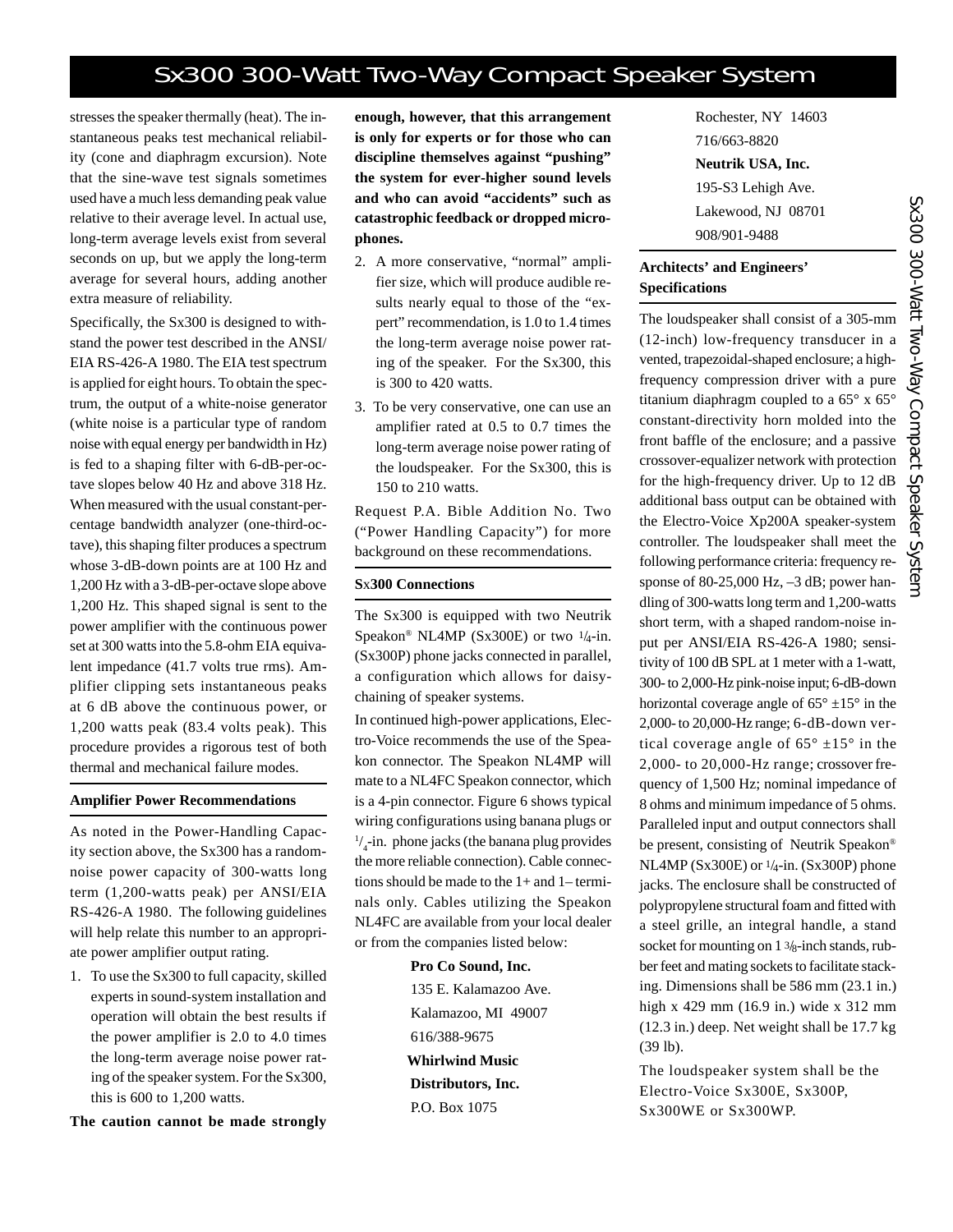## **Uniform Limited Warranty**

Electro-Voice products are guaranteed against malfunction due to defects in materials or workmanship for a specified period, as noted in the individual product-line statement(s) below, or in the individual product data sheet or owner's manual, beginning with the date of original purchase. If such malfunction occurs during the specified period, the product will be repaired or replaced (at our option) without charge. The product will be returned to the customer prepaid. **Exclusions and Limitations:** The Limited Warranty does not apply to: (a) exterior finish or appearance; (b) certain specific items described in the individual product-line statement(s) below, or in the individual product data sheet or owner's manual; (c) malfunction resulting from use or operation of the product other than as specified in the product data sheet or owner's manual; (d) malfunction resulting from misuse or abuse of the product; or (e) malfunction occurring at any time after repairs have been made to the product by anyone other than Electro-Voice or any of its authorized service representatives. **Obtaining Warranty Service:** To obtain warranty service, a customer must deliver the product, prepaid, to Electro-Voice or any of its authorized service representatives together with proof of purchase of the product in the form of a bill of sale or receipted invoice. A list of authorized service representatives is available from Electro-Voice at 600 Cecil Street, Buchanan, MI 49107 (616/695-6831 or 800/234-6831). **Incidental and Consequential Damages Excluded:** Product repair or replacement and return to the customer are the only remedies provided to the customer. Electro-Voice shall not be liable for any incidental or consequential damages including, without limitation, injury to persons or property or loss of use. Some states do not allow the exclusion or limitation of incidental or consequential damages so the above limitation or exclusion may not apply to you. **Other Rights:**

This warranty gives you specific legal rights, and you may also have other rights which vary from state to state.

**Electro-Voice Speakers and Speaker Systems** are guaranteed against malfunction due to defects in materials or workmanship for a period of five (5) years from the date of original purchase. The Limited Warranty does not apply to burned voice coils or malfunctions such as cone and/or coil damage resulting from improperly designed enclosures. Electro-Voice active electronics associated with the speaker systems are guaranteed for three (3) years from the date of original purchase. Additional details are included in the Uniform Limited Warranty statement.

Service and repair address for this product: Electro-Voice, Inc., 600 Cecil Street, Buchanan, Michigan 49107 (616/695-6831 or 800/ 234-6831).

Specifications subject to change without notice Specifications

**Figure 1 — Sx300 Frequency Response (1 watt/ 1 meter, anechoic environment)**

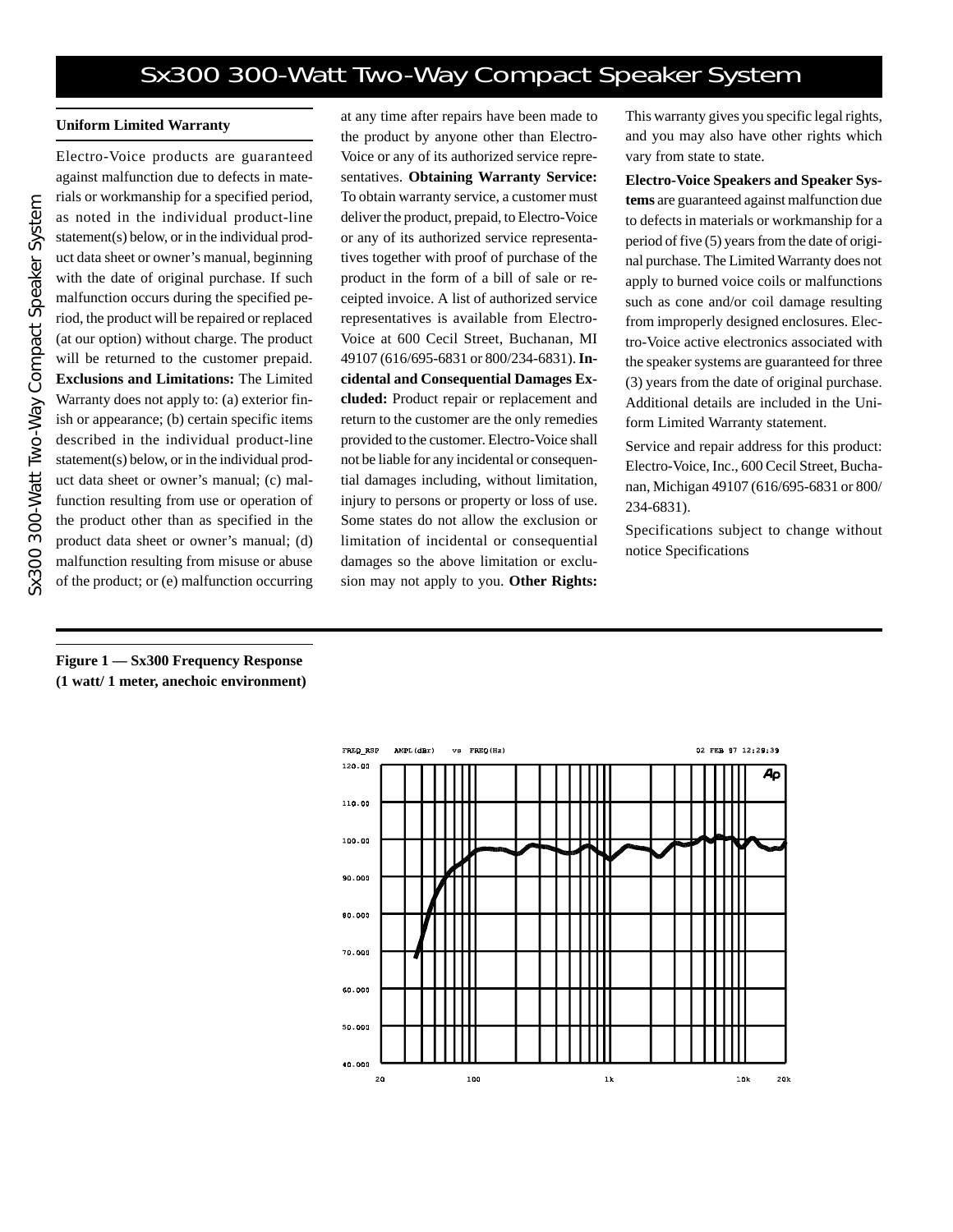**5 dB per Division**

## **Figure 2 — Sx300 Polar Response (anechoic environment)**



















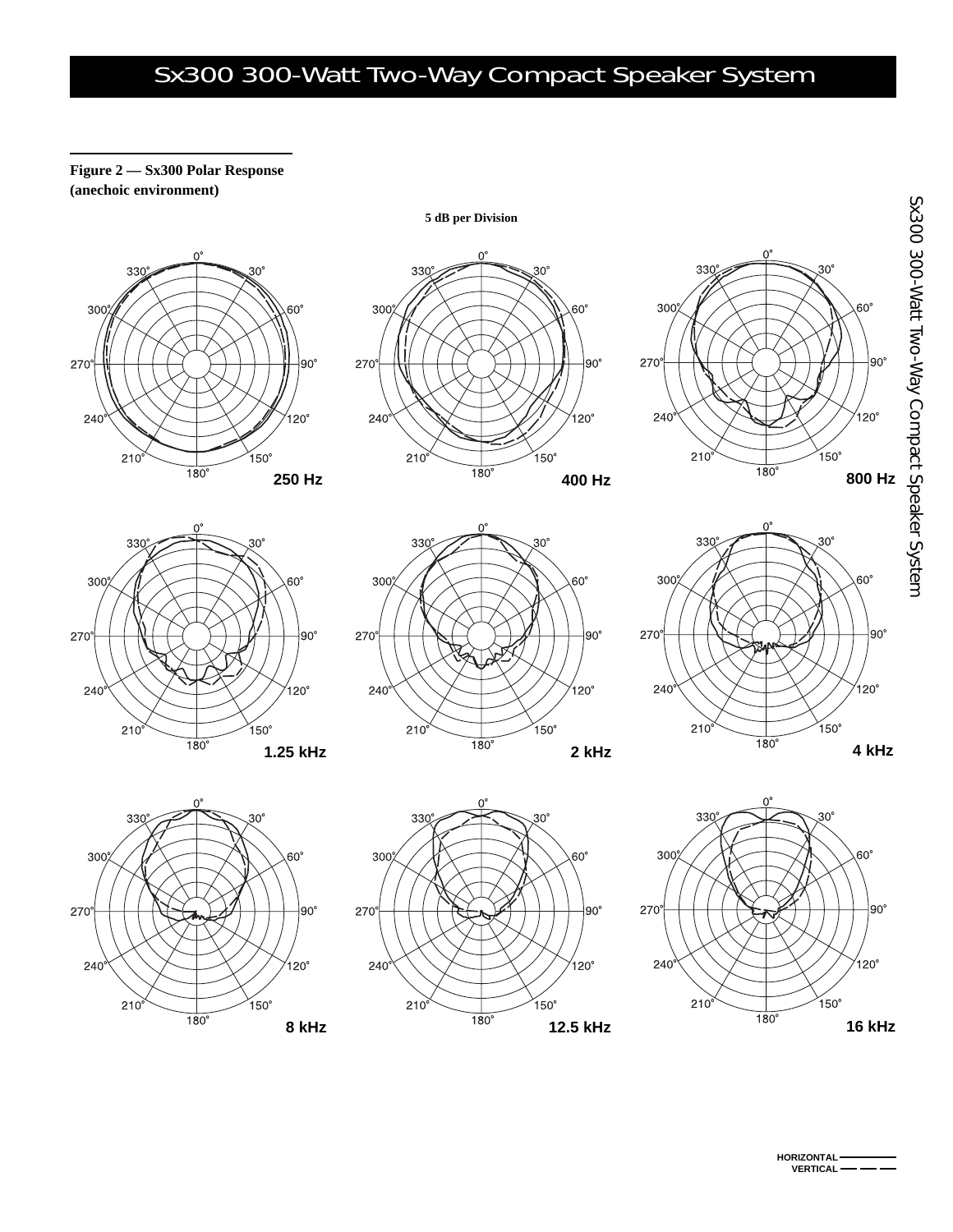**Figure 3 — Sx300 Beamwidth vs. Frequency (anechoic environment)**



**Figure 4 — Sx300 Directivity vs. Frequency (anechoic environment)**

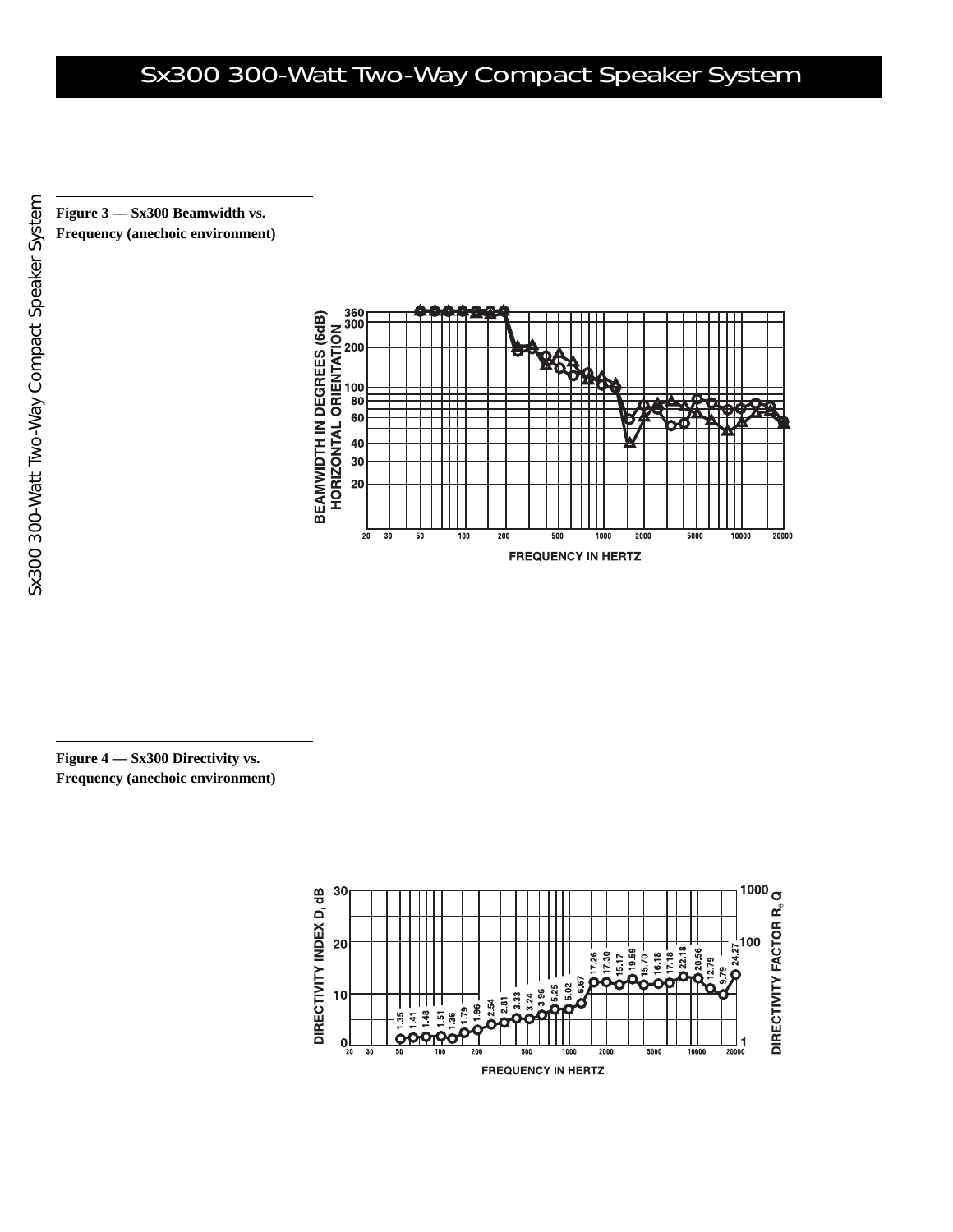## **Figure 5 — Sx300 Dimensions**



**Configurations for Sx300 Speaker System Using Neutrik Speakon® NL4FC Four-Pin Connector**

**Figure 7 — Suspending the Sx300 Using Mb200 wall/ceiling mounting bracket Figure 6 — Two-Conductor Cable**

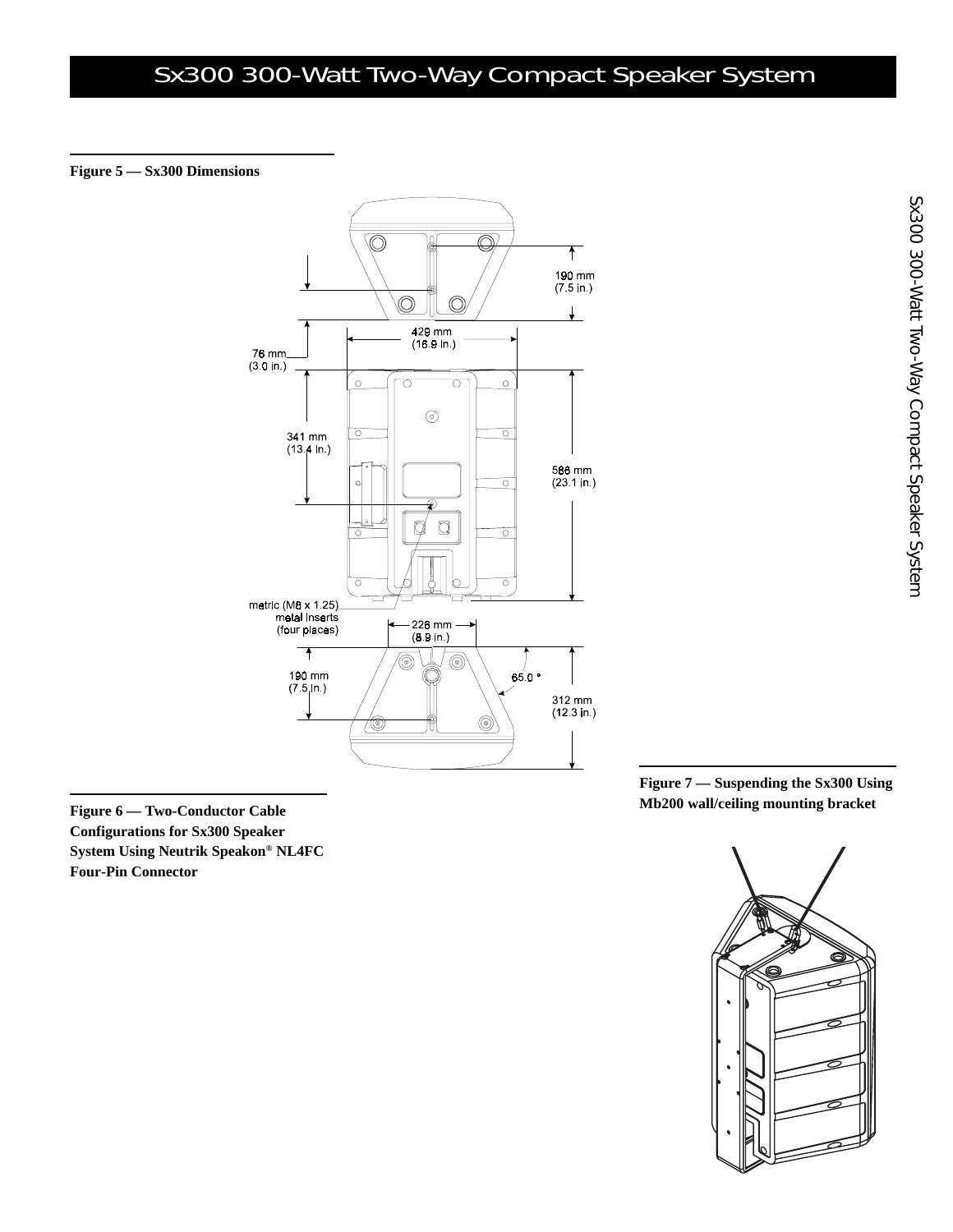#### **Specifications**

Sx300 300-Watt Two-Way Compact Speaker System

Sx300 300-Watt Two-Way Compact Speaker System

| <b>Versions Available:</b>                          |
|-----------------------------------------------------|
| Sx300P-two-way, full-range speaker                  |
| system with 1/4-inch phone jacks                    |
| Sx300E-two-way, full-range speaker                  |
| system with Neutrik Speakon® NL4MP                  |
| connectors*                                         |
| Sx300WP-two way, full-range speaker                 |
| system with 1/4-inch phone jacks, white             |
| Sx300WE-two-way, full-range speaker                 |
| system with Neutrik Speakon® NL4MP                  |
| connectors, white*                                  |
| Sx300PI-two-way weather-resistant                   |
| speaker system                                      |
| Sx300PIX-two-way weather-resistant                  |
| speaker system with transformer                     |
| <b>Axial Frequency Response (swept sine-wave</b>    |
| input, 4 volts at 10 feet on axis, anechoic         |
| environment, normalized for                         |
| 1 watt/ 1 meter; see Figure 1):                     |
| 80-25,000 Hz                                        |
| Low-Frequency (3-dB-Down Point):                    |
| 80 Hz                                               |
| <b>Usable Low-Frequency Limit with Xp200A</b>       |
| Controller (10-dB-down point):                      |
| 55 Hz                                               |
| <b>Half-Space Reference Efficiency:</b>             |
| 4.1%                                                |
| <b>Long-Term Average Power-Handling</b>             |
| Capacity per ANSI/EIA RS-426-A 1980                 |
| (see Power-Handling Capacity section):              |
| 300 watts                                           |
| <b>Maximum Woofer Acoustic Output:</b>              |
| 12.3 watts                                          |
| Sensitivity (SPL at 1 meter, 1 watt                 |
| input, anechoic environment, band-                  |
| limited pink-noise signal, 300-2,000 Hz):<br>100 dB |
| <b>Dispersion Angle Included by 6-dB-Down</b>       |
| <b>Points on Polar Responses, Indicated</b>         |
| <b>One-Third-Octave Bands of Pink Noise (see</b>    |
| Figure 3),                                          |
| 2,000-20,000 Hz, Horizontal:                        |
| $65^{\circ} + 15^{\circ}$                           |
|                                                     |

**2,000-20,000 Hz, Vertical:**  $65^{\circ} + 15^{\circ}$ **Directivity Factor Rq (Q), 800- to 16,000-Hz Median (see Figure 4):**  $14.3 (+7.9, -9.3)$ **Directivity Index Di , 800- to 16,000-Hz Median (see Figure 4):** 11.1 dB (+2.4 dB, –4.1 dB) **Distortion, 0.1 Full Power Input, Second Harmonic, 100 Hz:** 1.2% **1,000 Hz:** 1.4% **10,000 Hz:** 10% **Third Harmonic, 100 Hz:** 0.1% **1,000 Hz:** 1.4% **10,000 Hz:** 2.5% **Distortion, 0.01 Full Power Input, Second Harmonic, 100 Hz:** 0.2% **1,000 Hz:** 1.1% **10,000 Hz:** 1.0% **Third Harmonic, 100 Hz:** 0.1% **1,000 Hz:** 0.4% **10,000 Hz:** 0.2% **Transducer Complement, High Frequency:** DH2010A driver **Low Frequency:** 12-inch woofer **Box-tuning Frequency:** 65 Hz **Crossover Frequency:** 1,500 Hz

**Crossover Slope, Low Pass:** 12 dB per octave **High Pass:** 12 dB per octave **Impedance, Nominal:** 8 ohms **Minimum:** 5 ohms **Input Connections:** Paralleled Neutrik Speakon® NL4MP connectors (Sx300E) or  $\frac{1}{4}$ -in. phone jacks (Sx300P) (allows paralleling of multiple speakers) **Enclosure Materials and Colors:** Polypropylene structural foam; choice of black or white **Supplied Accessories:** *Suspending System 2000TM Loudspeakers* instruction manual **Optional Accessories:** 100BK mounting stand F200 monitor feet attachments Mb100 forged eyebolt attachment kit Mb200 wall/ceiling mounting bracket Mb300 horizontal array kit OmniMount® Series 100 mounting hardware\*\* VPCSx protective cover PDCSx padded protective cover **Other Products Available for Enhancement of Sx300 Performance:** Xp200A system controller Sb121 nonpowered bass module Sb121a 300-watt powered bass module **Attachment Points:** Four metric inserts (M8 x 1.25) (see Figure 5 and Suspending Sx300 Enclosures section) **Dimensions (see Figure 5), Height:** 586 mm (23.1 in.) **Width:** 429 mm (16.9 in.) **Depth:** 312 mm (12.3 in.) **Net Weight:** 17.7 kg (39 lb) **Shipping Weight:**

19.1 kg (42 lb) \* Speakon® is a registered trademark of Neutrik, Inc.

\*\* Available through OmniMount Systems, Inc. OmniMount® is a registered trademark of OmniMount Systems, Inc.



600 Cecil Street, Buchanan, MI 49107 800/234-6831, 616/695-6831, 616/695-1304 Fax